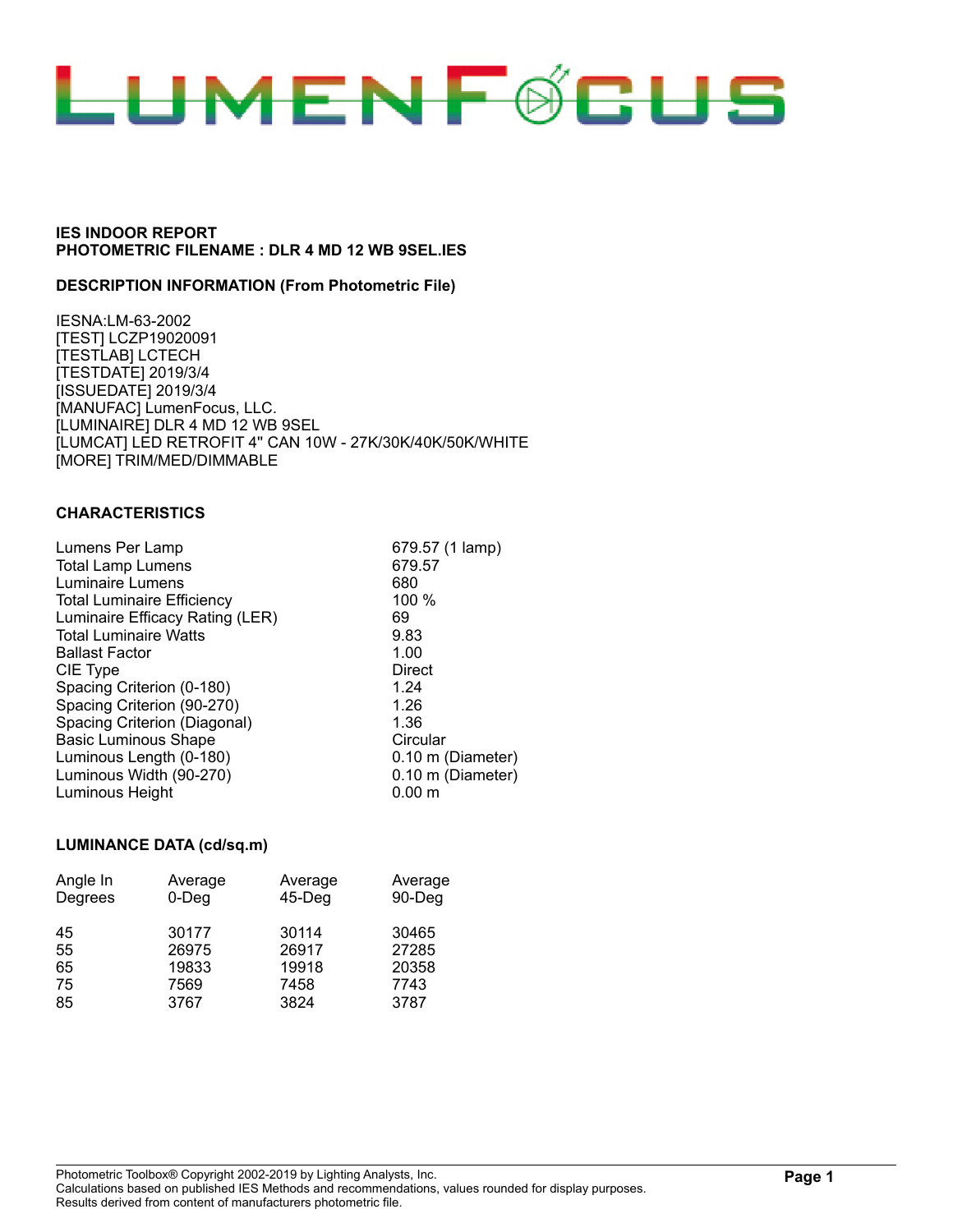# **ZONAL LUMEN SUMMARY**

| Zone      | Lumens | %Lamp  | %Fixt  |
|-----------|--------|--------|--------|
| $0 - 20$  | 99.72  | 14.70  | 14.70  |
| $0 - 30$  | 211.08 | 31.10  | 31.10  |
| $0 - 40$  | 343.70 | 50.60  | 50.60  |
| $0 - 60$  | 588.39 | 86.60  | 86.60  |
| $0 - 80$  | 676.13 | 99.50  | 99.50  |
| $0 - 90$  | 679.45 | 100.00 | 100.00 |
| 10-90     | 653.58 | 96.20  | 96.20  |
| 20-40     | 243.98 | 35.90  | 35.90  |
| 20-50     | 377.09 | 55.50  | 55.50  |
| 40-70     | 312.22 | 45.90  | 45.90  |
| 60-80     | 87.74  | 12.90  | 12.90  |
| 70-80     | 20.21  | 3.00   | 3.00   |
| 80-90     | 3.32   | 0.50   | 0.50   |
| 90-110    | 0.02   | 0.00   | 0.00   |
| 90-120    | 0.02   | 0.00   | 0.00   |
| 90-130    | 0.02   | 0.00   | 0.00   |
| 90-150    | 0.05   | 0.00   | 0.00   |
| 90-180    | 0.12   | 0.00   | 0.00   |
| 110-180   | 0.10   | 0.00   | 0.00   |
| $0 - 180$ | 679.57 | 100.00 | 100.00 |

Total Luminaire Efficiency = 100.00%

#### **ZONAL LUMEN SUMMARY**

| Zone    | Lumens |
|---------|--------|
| 0-10    | 25.87  |
| 10-20   | 73.85  |
| 20-30   | 111.36 |
| 30-40   | 132.62 |
| 40-50   | 133.11 |
| 50-60   | 111.58 |
| 60-70   | 67.53  |
| 70-80   | 20.21  |
| 80-90   | 3.32   |
| 90-100  | 0.01   |
| 100-110 | 0.01   |
| 110-120 | 0.01   |
| 120-130 | 0.00   |
| 130-140 | 0.00   |
| 140-150 | 0.02   |
| 150-160 | 0.03   |
| 160-170 | 0.03   |
| 170-180 | 0.01   |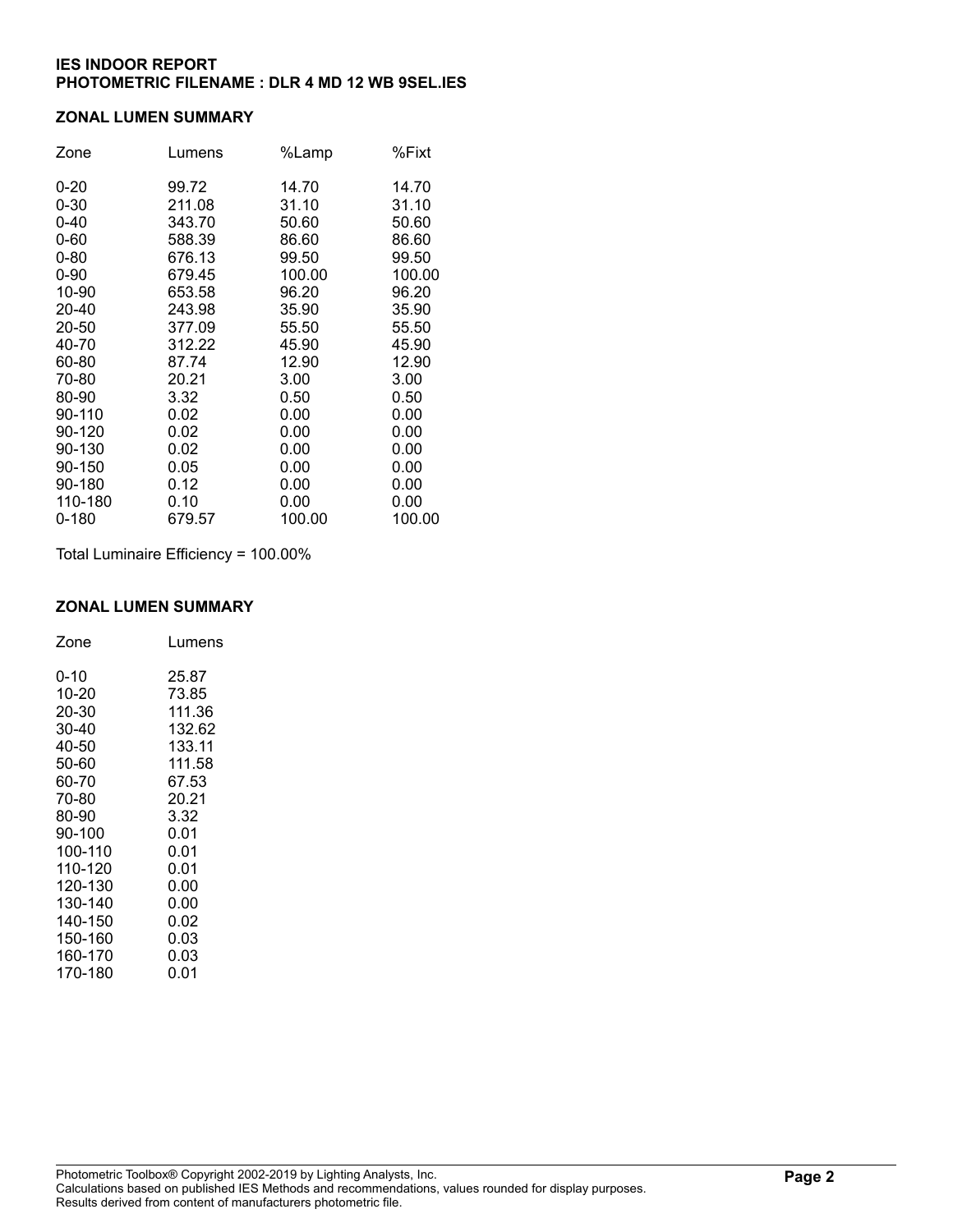# **COEFFICIENTS OF UTILIZATION - ZONAL CAVITY METHOD**

Effective Floor Cavity Reflectance 0.20

| <b>RC</b>      | 80                   | 70                     | 50           | 30               | 10                | 0   |
|----------------|----------------------|------------------------|--------------|------------------|-------------------|-----|
| <b>RW</b>      | 50<br>30 10<br>70.   | 50<br>-30<br>70.<br>10 | 50 30<br>10  | 50 30<br>10      | 50 30<br>10       | 0   |
| $\Omega$       | 119 119 119 119      | 116 116 116 116        | 111 111 111  | 106 106 106      | 102102102         | 100 |
| -1             | 110 106 102 99       | 108 104 100 97         | 10097 94     | 96 94 91         | 92 90 89          | 87  |
| 2              | 10194 88 82          | 99 92 86 81            | 88 84<br>-80 | 85 81<br>-78     | - 79<br>82<br>-76 | 74  |
| 3              | 93 83 75 69          | 90 81 74 69            | 79 73 68     | 76 71<br>-67     | 7369<br>65        | 63  |
| 4              | 85 74 66 59          | 83 73 65 59            | 70 64 58     | 68 62 57         | 66 61 57          | 55  |
| 5              | 79 66 58 52          | 76 65 57 51            | 63 56 51     | 61 55 50         | 59 54 50          | 48  |
| 6              | 73 60 51 45          | 71 59 51 45            | 57 50 45     | 56 49<br>44      | 54 48 44          | 42  |
| $\overline{7}$ | 67 54 46<br>-40      | 66 54 46<br>-40        | 52 45 40     | 51 44 39         | 49 44 39          | 37  |
| 8              | 63 50<br>- 36<br>-41 | 49<br>-36<br>-41<br>61 | 48 41<br>-36 | 40<br>46.<br>-35 | 45 39 35          | 33  |
| 9              | 59 46 38 32          | 57 45 37 32            | 44 37 32     | 43 36 32         | 42 36 32          | 30  |
| 10             | 55 42 34 29          | 54 42 34 29            | 41 34 29     | 40 33 29         | 39 33 29          | 27  |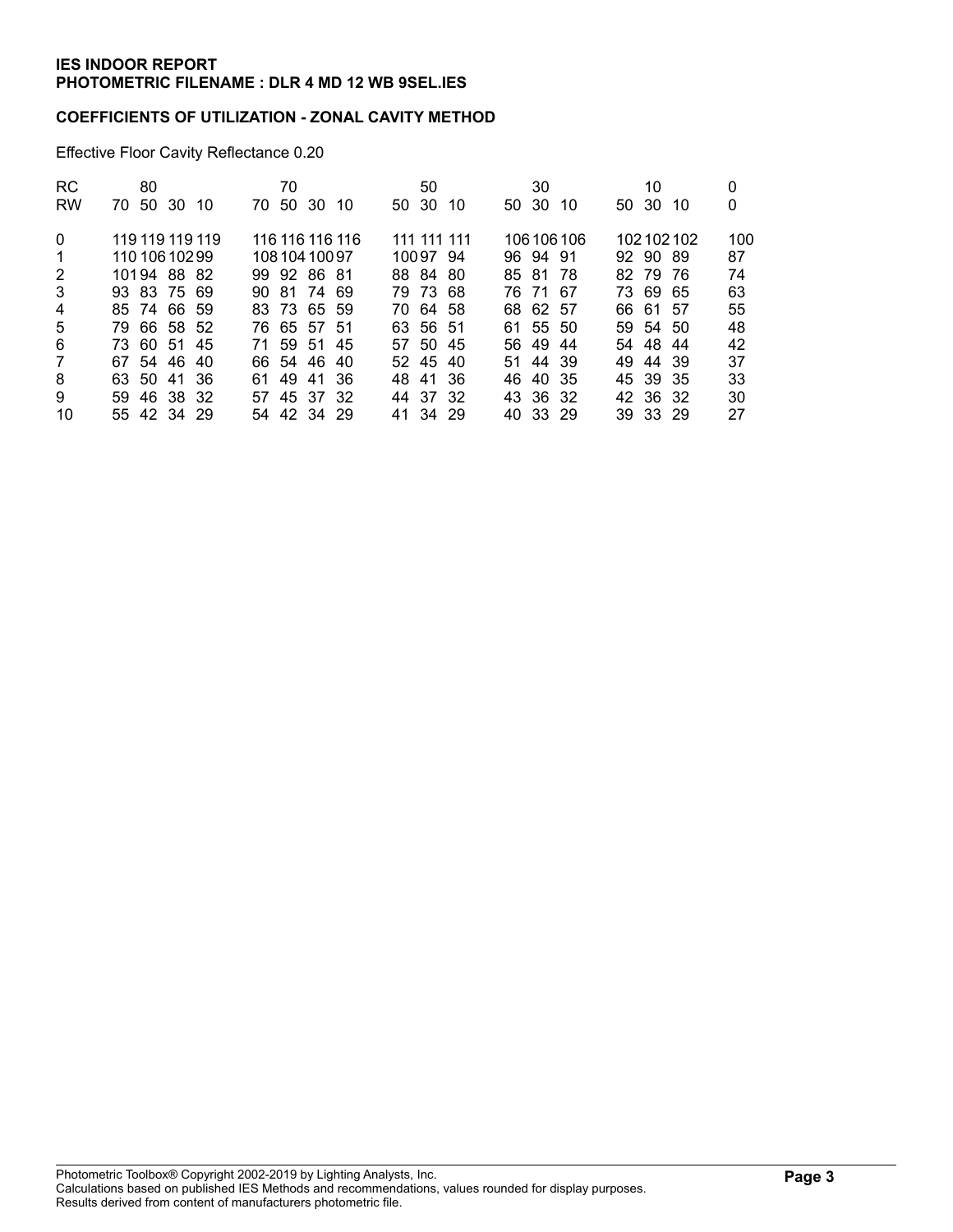# **UGR TABLE - CORRECTED**

| Reflectances<br>Walls<br><b>Floor Cavity</b> | Ceiling Cavity | 70<br>50<br>20 | 70<br>30<br>20              | 50<br>50<br>20 | 50<br>30<br>20 | 30<br>30<br>20 | 70<br>50<br>20 | 70<br>30<br>20 | 50<br>50<br>20            | 50<br>30<br>20 | 30<br>30<br>20 |
|----------------------------------------------|----------------|----------------|-----------------------------|----------------|----------------|----------------|----------------|----------------|---------------------------|----------------|----------------|
| Room Size                                    |                |                | <b>UGR Viewed Crosswise</b> |                |                |                |                |                | <b>UGR Viewed Endwise</b> |                |                |
| $X=2H$<br>3H<br>4H                           | $Y=2H$         | 22.7           | 24.3                        | 23.1           | 24.6           | 24.9           | 22.7           | 24.3           | 23.1                      | 24.6           | 24.9           |
|                                              |                | 23.6           | 25.0                        | 24.0           | 25.3           | 25.7           | 23.6           | 25.0           | 24.0                      | 25.3           | 25.7           |
|                                              |                | 23.7           | 25.0                        | 24.1           | 25.4           | 25.8           | 23.7           | 25.0           | 24.1                      | 25.4           | 25.8           |
|                                              | 6H             | 23.8           | 24.9                        | 24.2           | 25.3           | 25.7           | 23.8           | 25.0           | 24.2                      | 25.3           | 25.7           |
|                                              | 8H             | 23.7           | 24.9                        | 24.2           | 25.3           | 25.7           | 23.8           | 24.9           | 24.2                      | 25.3           | 25.7           |
|                                              | 12H            | 23.7           | 24.8                        | 24.1           | 25.2           | 25.6           | 23.7           | 24.8           | 24.2                      | 25.2           | 25.6           |
| 4H                                           | 2H             | 23.1           | 24.4                        | 23.5           | 24.8           | 25.1           | 23.1           | 24.4           | 23.5                      | 24.8           | 25.1           |
|                                              | 3H             | 24.1           | 25.2                        | 24.5           | 25.6           | 26.0           | 24.1           | 25.2           | 24.5                      | 25.6           | 26.0           |
|                                              | 4H             | 24.3           | 25.2                        | 24.7           | 25.6           | 26.1           | 24.3           | 25.2           | 24.7                      | 25.7           | 26.1           |
|                                              | 6H             | 24.3           | 25.2                        | 24.8           | 25.6           | 26.1           | 24.3           | 25.2           | 24.8                      | 25.6           | 26.1           |
|                                              | 8H             | 24.3           | 25.1                        | 24.8           | 25.5           | 26.0           | 24.3           | 25.1           | 24.8                      | 25.5           | 26.0           |
|                                              | 12H            | 24.3           | 25.0                        | 24.8           | 25.5           | 25.9           | 24.3           | 25.0           | 24.8                      | 25.5           | 26.0           |
| 8H                                           | 4H             | 24.3           | 25.1                        | 24.8           | 25.5           | 26.0           | 24.3           | 25.1           | 24.8                      | 25.5           | 26.0           |
|                                              | 6H             | 24.3           | 25.0                        | 24.8           | 25.5           | 26.0           | 24.4           | 25.0           | 24.8                      | 25.5           | 26.0           |
|                                              | 8H             | 24.3           | 24.9                        | 24.9           | 25.4           | 25.9           | 24.3           | 24.9           | 24.9                      | 25.4           | 25.9           |
|                                              | 12H            | 24.3           | 24.9                        | 24.8           | 25.3           | 25.9           | 24.3           | 24.9           | 24.9                      | 25.4           | 25.9           |
| 12H                                          | 4H             | 24.3           | 25.0                        | 24.8           | 25.4           | 25.9           | 24.3           | 25.0           | 24.8                      | 25.4           | 25.9           |
|                                              | 6H             | 24.3           | 24.9                        | 24.8           | 25.4           | 25.9           | 24.3           | 24.9           | 24.8                      | 25.4           | 25.9           |
|                                              | 8H             | 24.3           | 24.8                        | 24.8           | 25.3           | 25.9           | 24.3           | 24.8           | 24.8                      | 25.3           | 25.9           |

Maximum UGR = 26.1